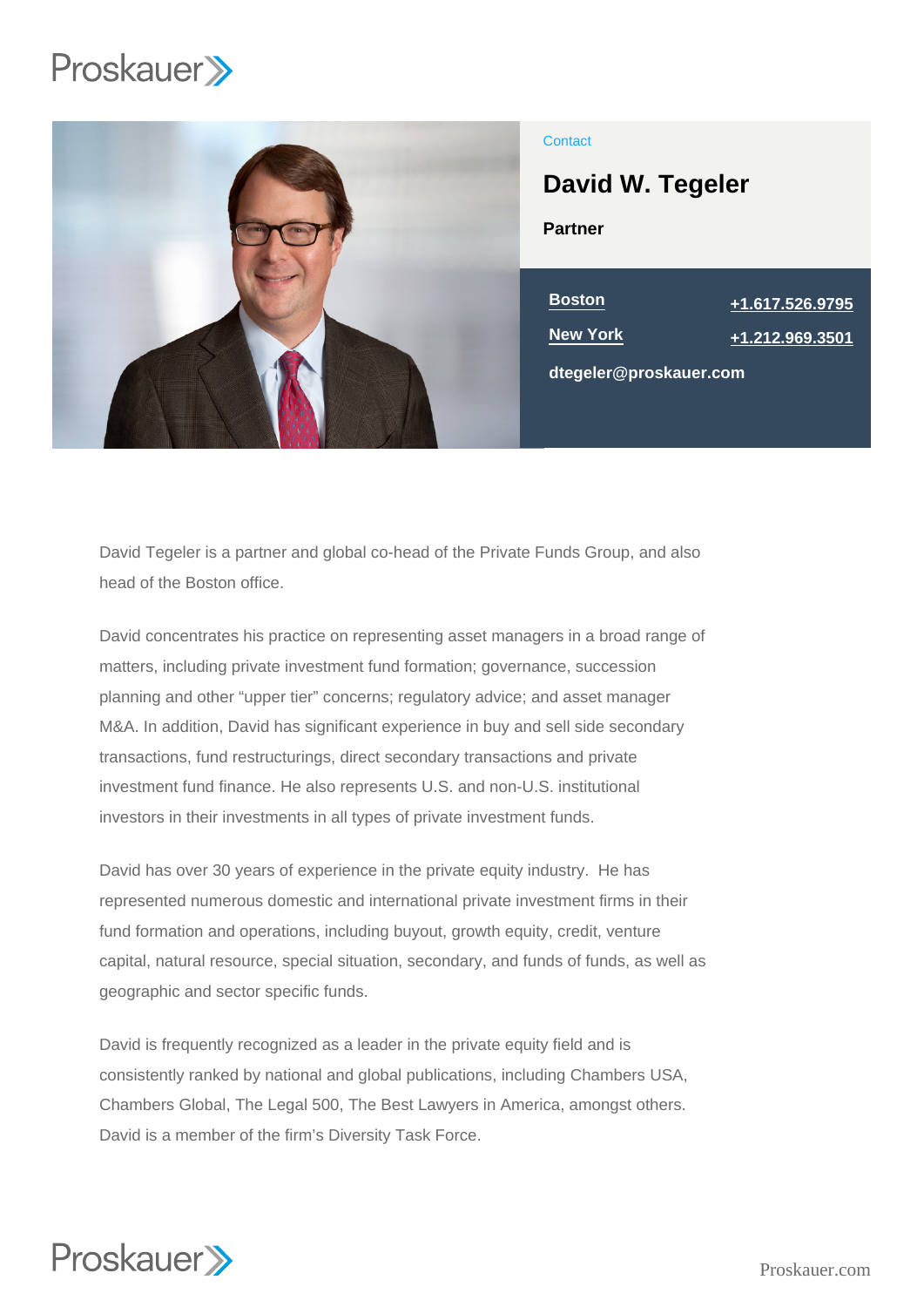### **Practices**

Investment Management, Secondary Transactions and Liquidity Solutions, Private Funds

### **Industries**

Asset Management, Private Equity, Life Sciences, Private Equity Real Estate

## **Market Solutions**

Corporate Governance

### **Education**

Vanderbilt University Law School, J.D.

Middlebury College, B.A.

## **Admissions & Qualifications**

**Massachusetts** 

**Memberships**

International Bar Association

## **Awards & Recognition**

Chambers USA: Massachusetts: Private Equity: Fund Formation 2003-2022 Chambers USA: Nationwide: Investment Funds: Private Equity: Fund Formation 2019-2022 Chambers USA: Nationwide: Investment Funds: Venture Capital 2020 Chambers USA: Nationwide: Investment Funds: Venture Capital: Fund Formation 2021-2022 Chambers Global: USA: Investment Funds: Private Equity: Fund Formation 2020- 2022 Chambers Global 2000-2007 The International Who's Who of Business Lawyers 2000-2011 Massachusetts Super Lawyers 2005-2010, 2015-2017 Best Lawyers in America 2006-2022 The Legal 500 United States: Investment Fund Formation & Management: Private